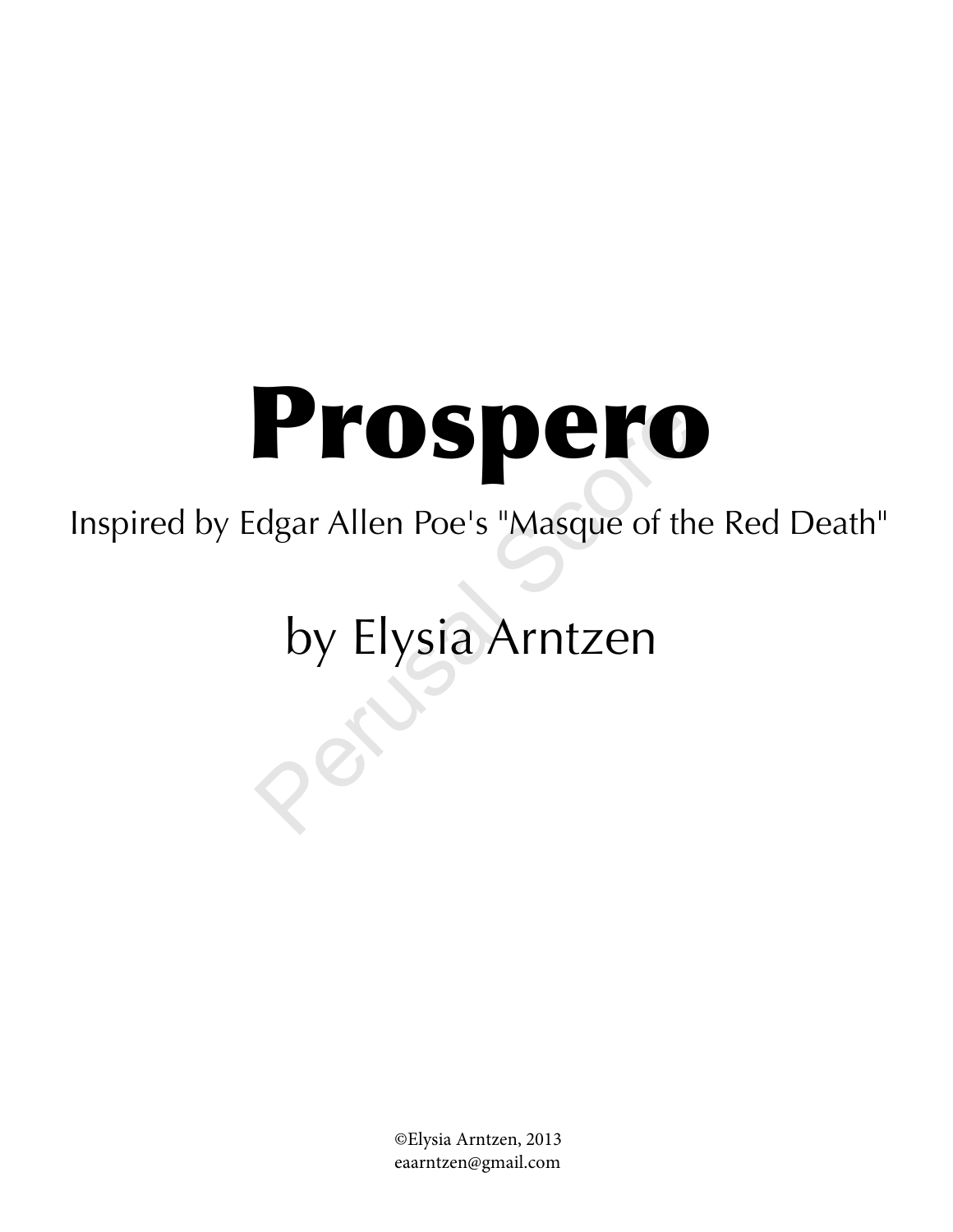### Ensemble

Percussion 1: marimba, tambourine, snare drum Percussion 2: bass drum, crotales Percussion 3: triangle, chimes, suspended cymbal Percussion 4: temple blocks, vibraphone, tamtam

### Notes:

This piece is inspired by Edgar Allen Poe's short story, "Masque of the Red Death," in which Prince Prospero locks his guests in the castle and throws a party to avoid catching the plague which is going around. Throughout the night, a clock in the far room disturbs the guests with its chiming, and when it strikes midnight, it is discovered that the plague has been brought in despite the prince's best effort. Nobody survives the party. What inspired me to use this story is the palace, which Poe describes in the beginning of the story. It has 7 rooms, each decorated in a different color. To portray this, I have created 7 short sections that vary in style. Approximately every 90 seconds, the chime plays a melody to represent the unease of the partygoers, the other players freeze until it is finished, and the "party" continues. Once I have introduced all 7 sections, I end the piece by following the form of Poe's story. The prince chases the "red death" through all the rooms until finally, instead of killing the intruder, the prince falls down dead. Musically, this section consists of extremely fast, unpitched material juxtaposed with the chime striking 12 times. After the 12th chime, the piece becomes more somber and ends with a slow funeral march. In lieu of rehearsal letters, I have included section labels that tie the piece to Poe's story. by Edgar Allen Poe's short story, "Masque of the Red C<br>sts in the castle and throws a party to avoid catching to<br>out the night, a clock in the far room disturbs the gue<br>t, it is discovered that the plague has been brought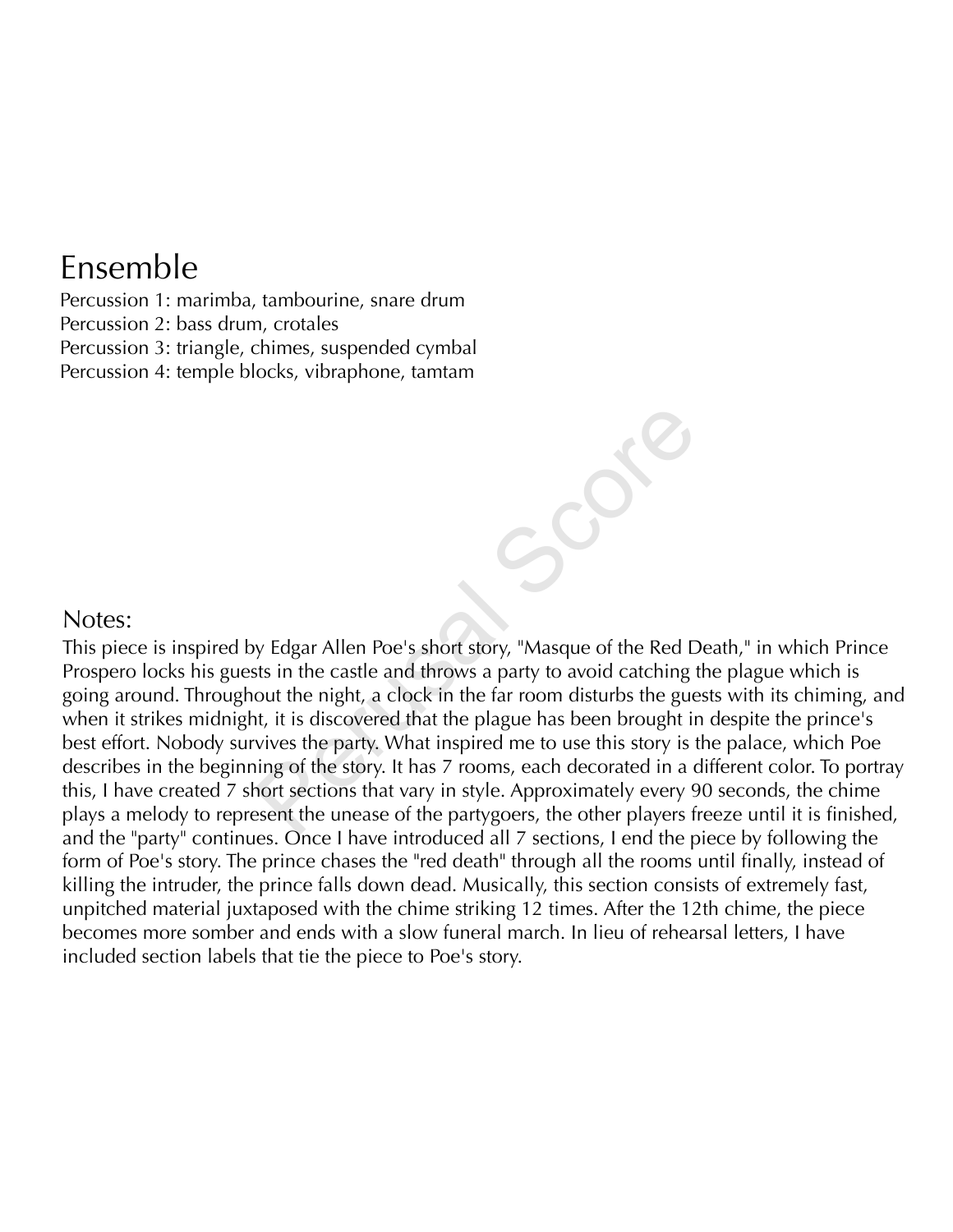

©Elysia Arntzen, 2013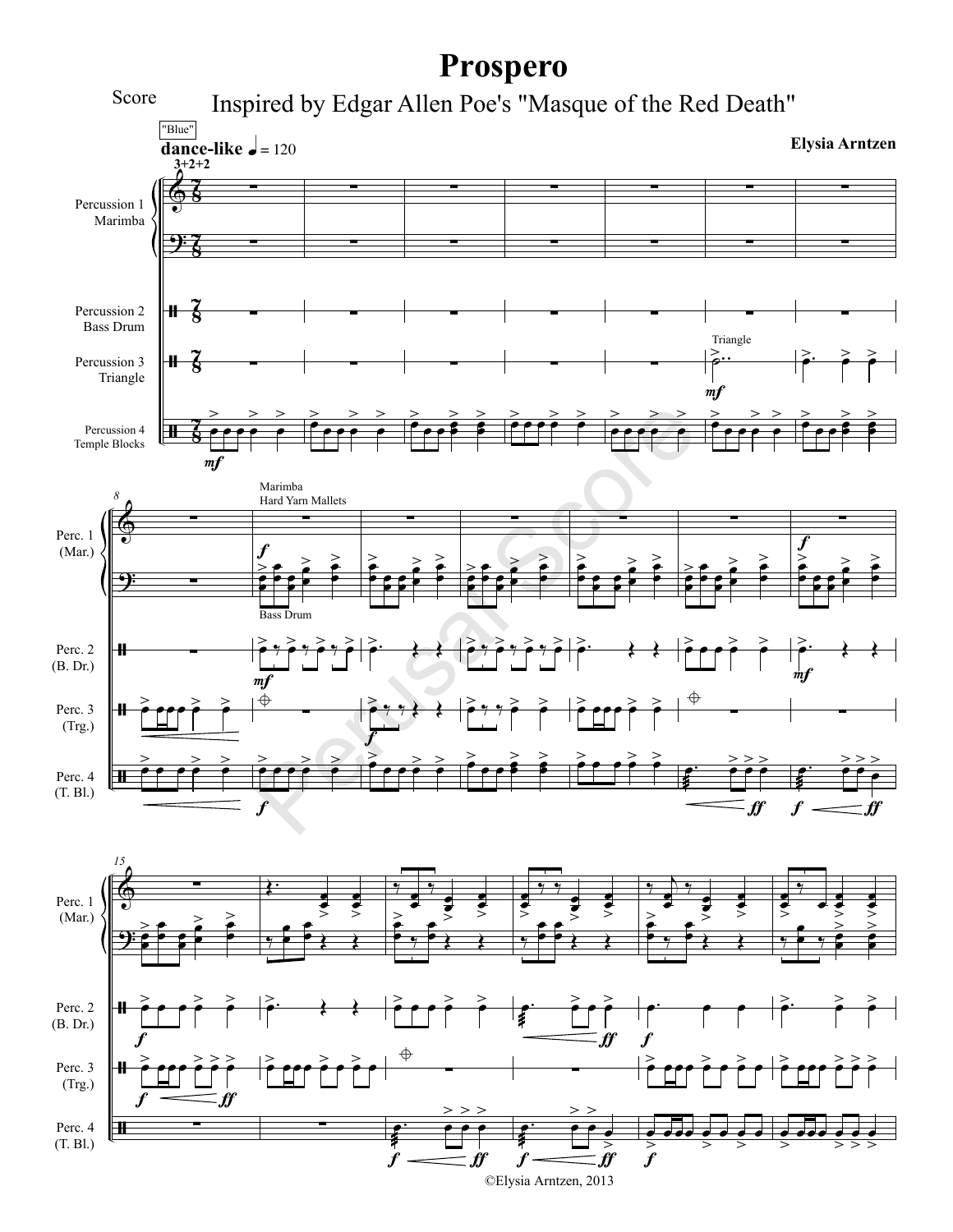

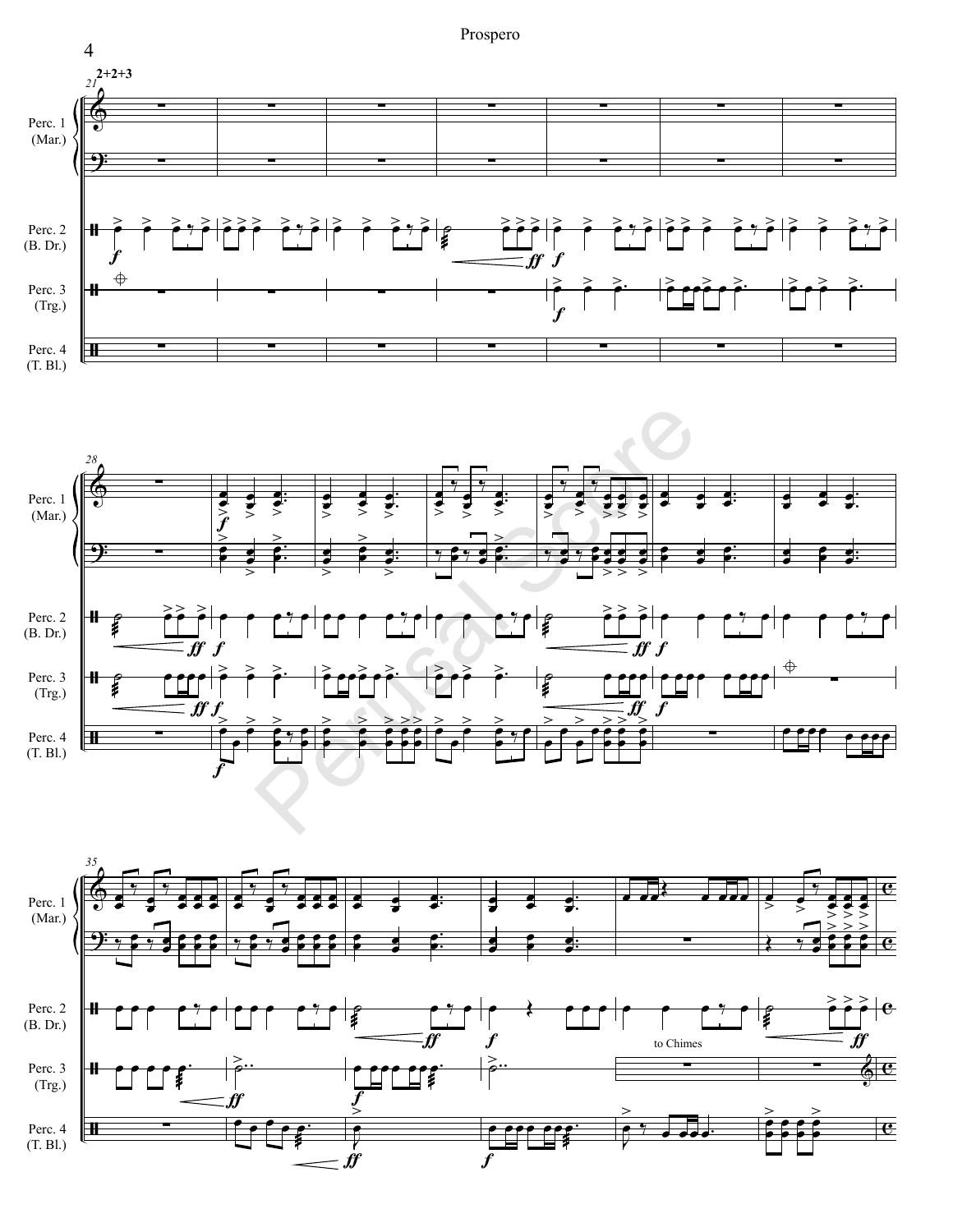



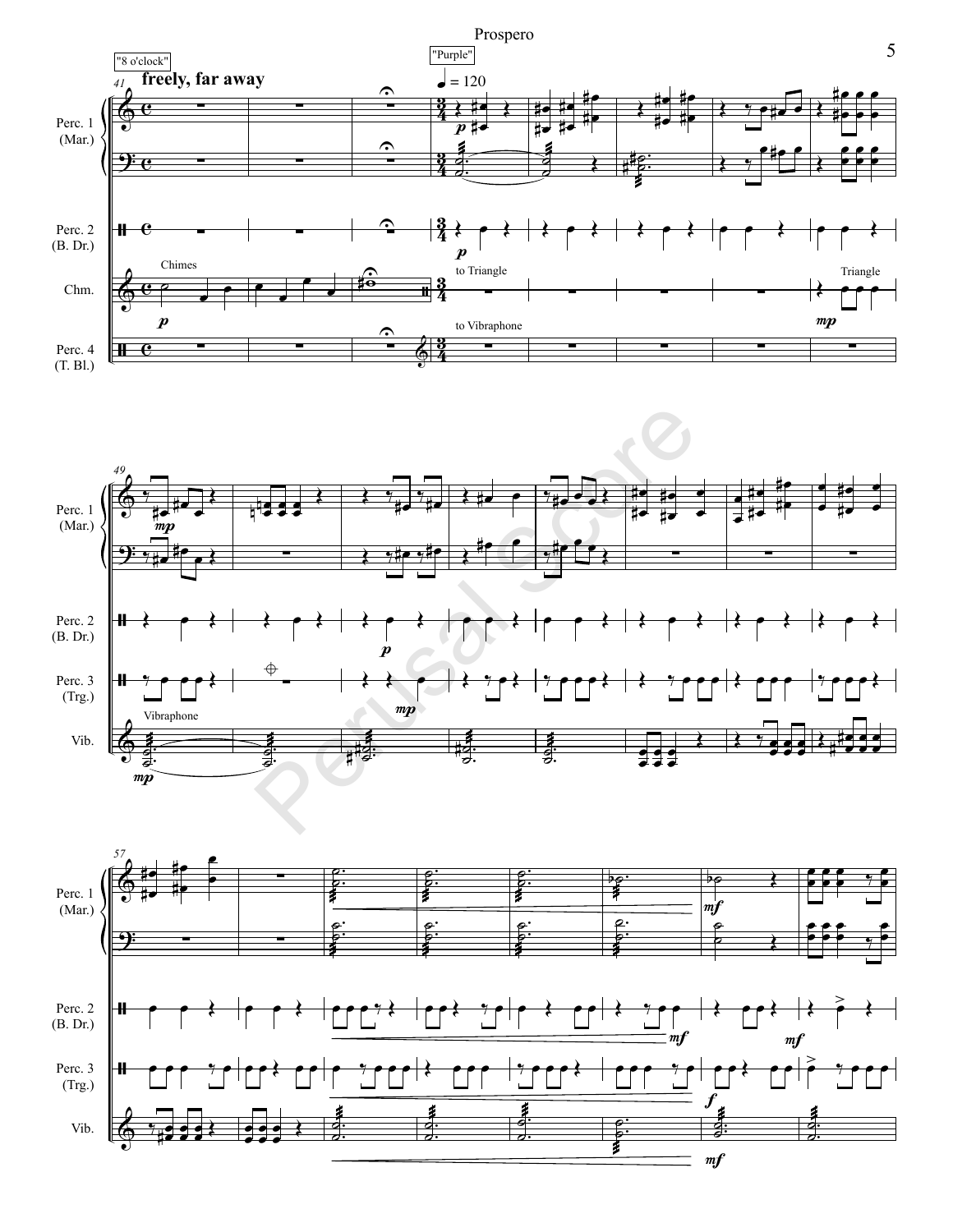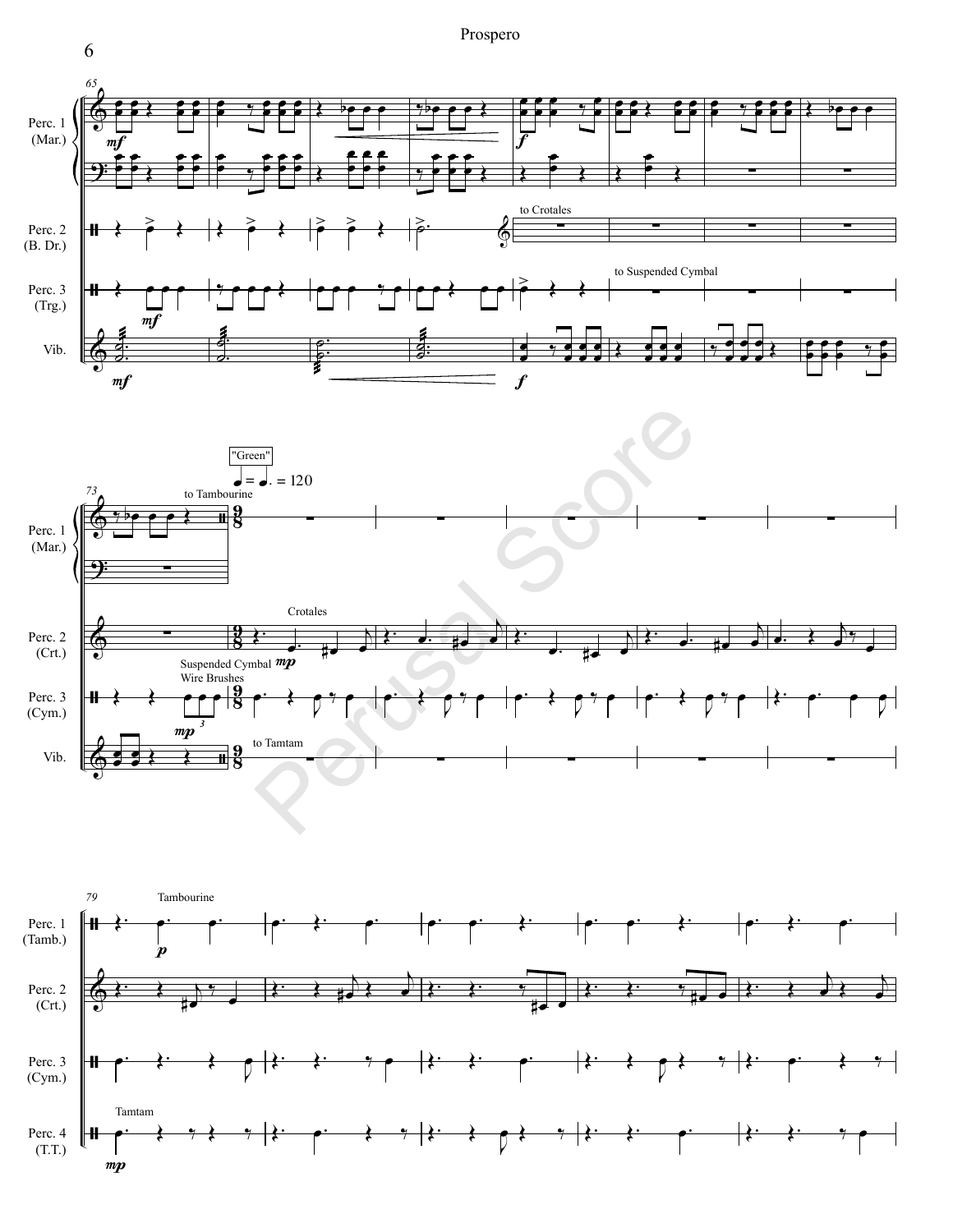

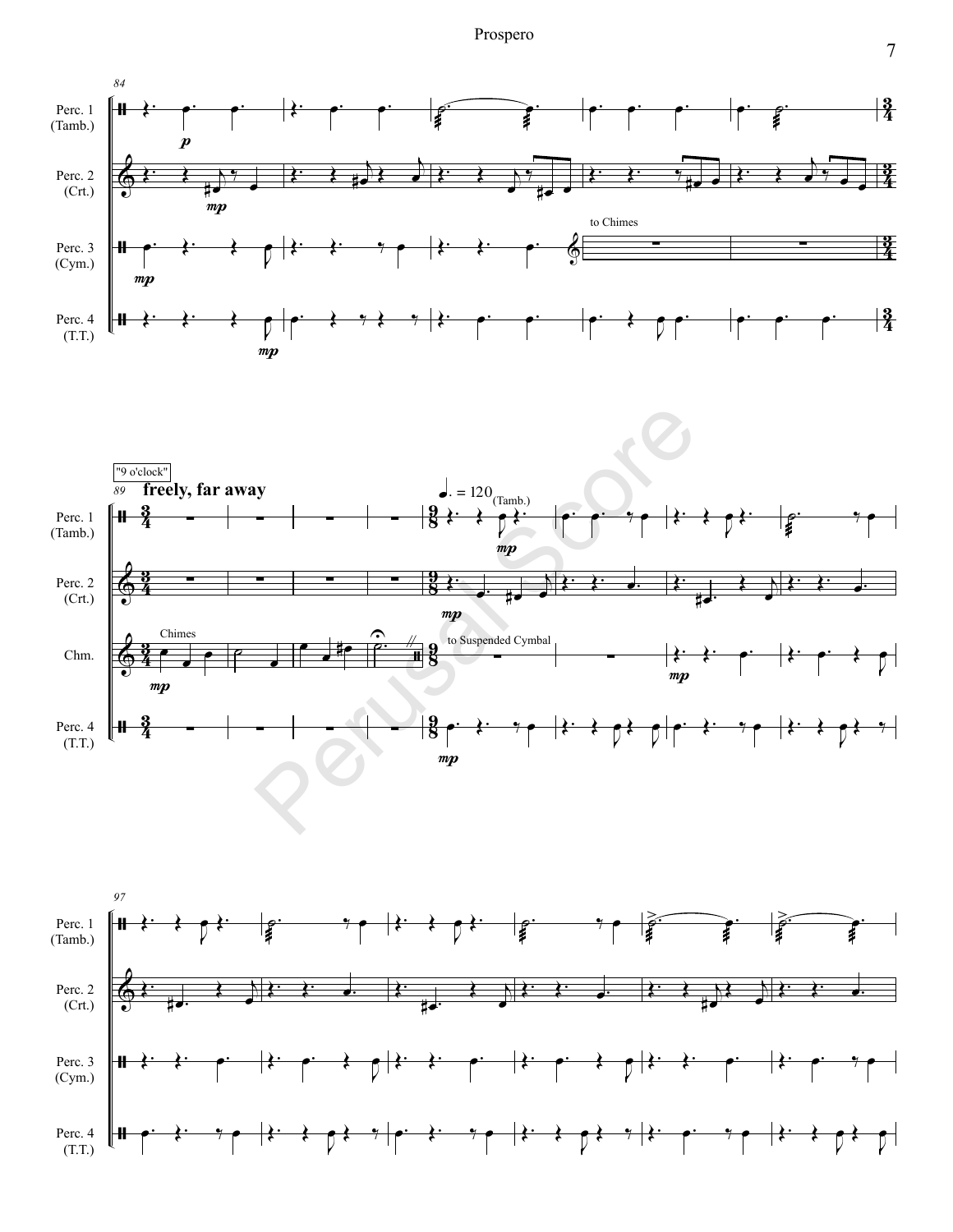



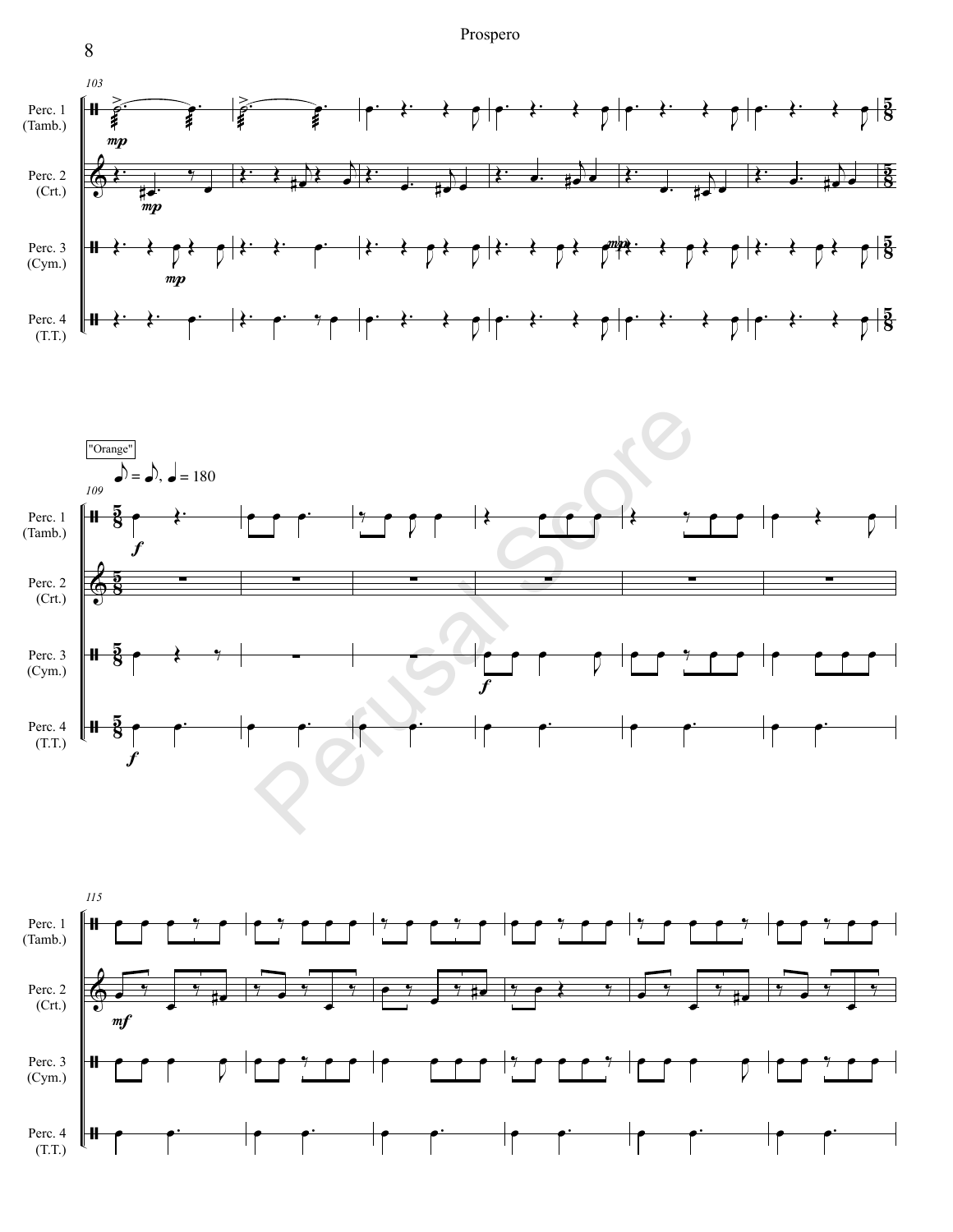



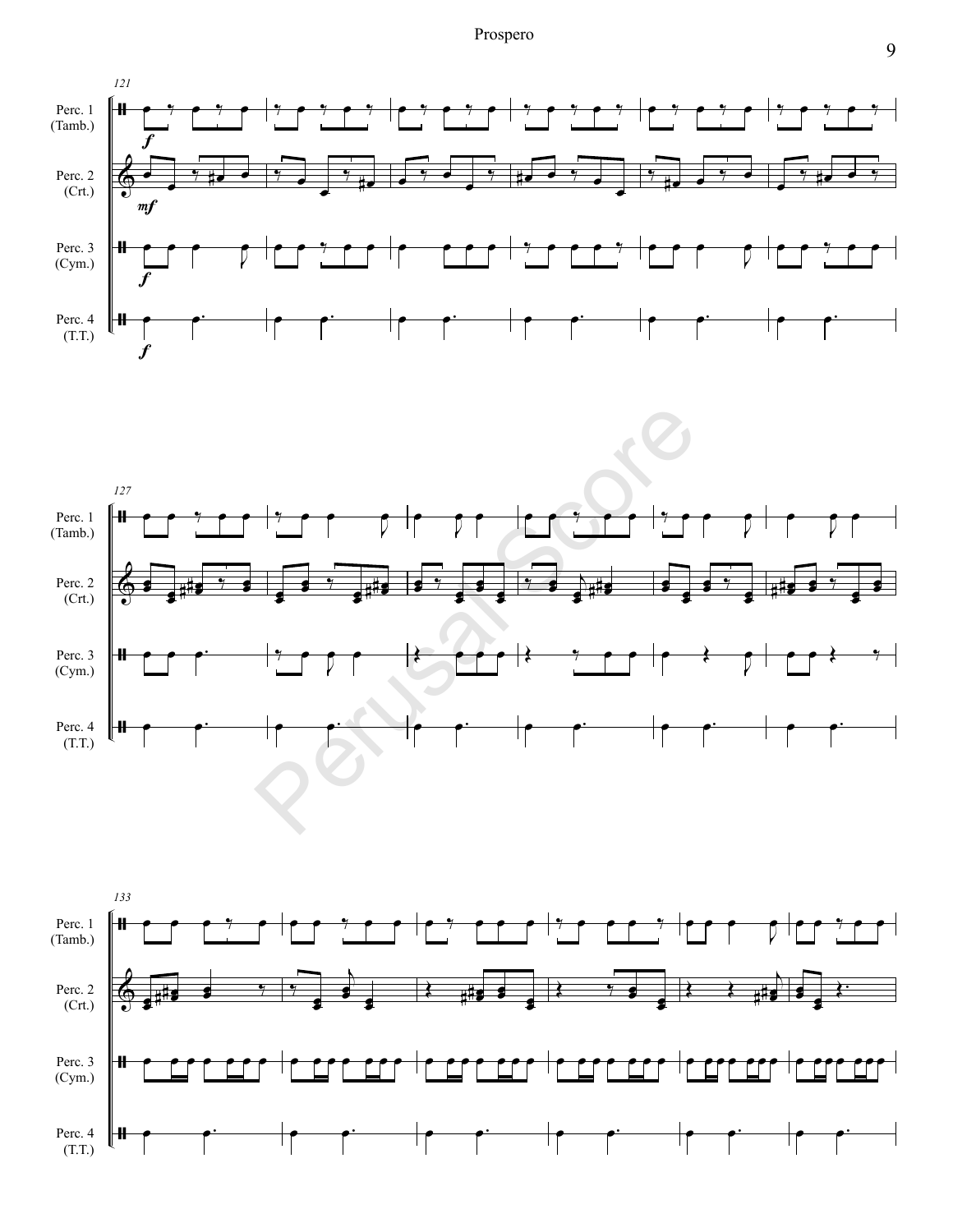



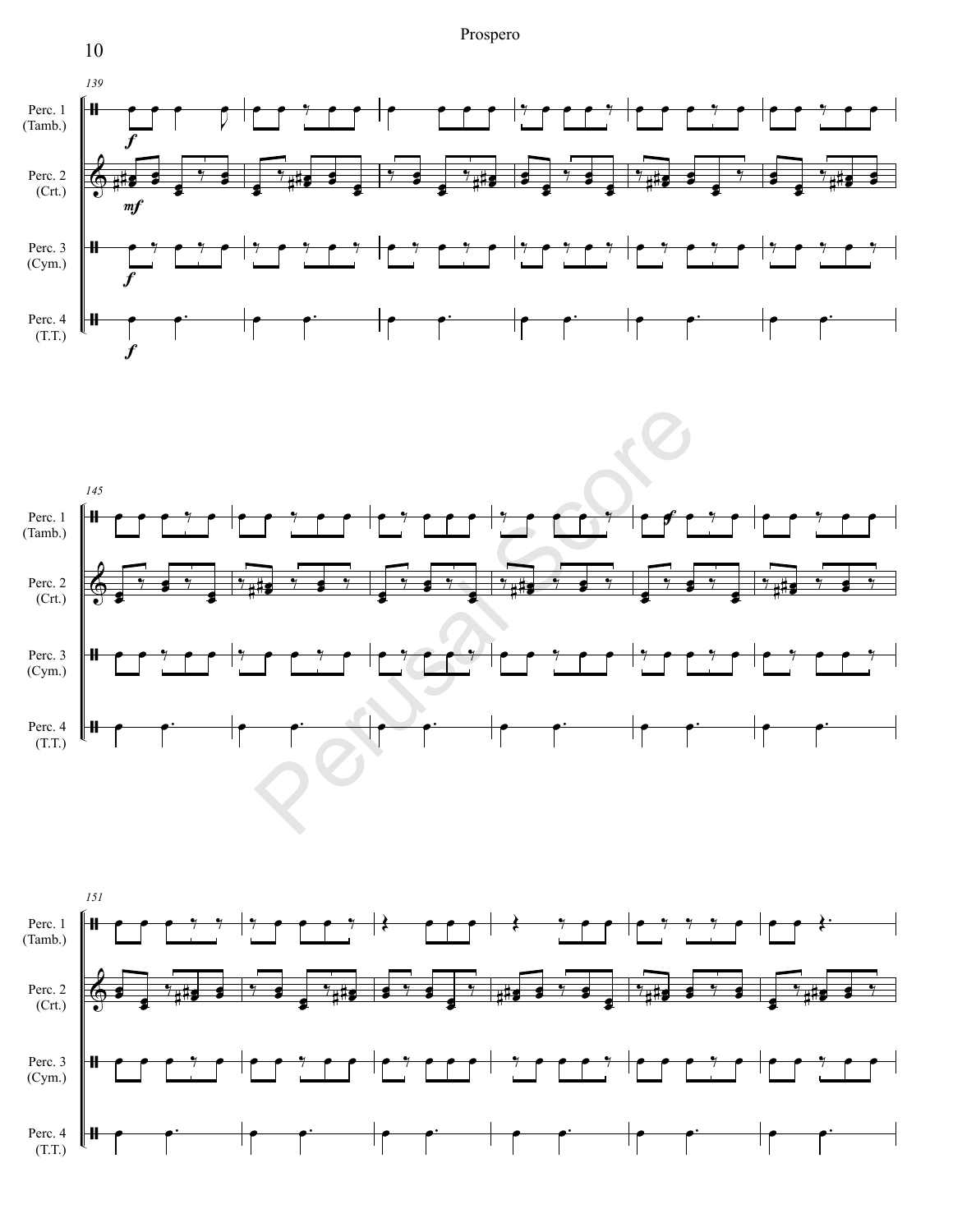Prospero and a set of the set of the set of the set of the set of the set of the set of the set of the set of the set of the set of the set of the set of the set of the set of the set of the set of the set of the set of th

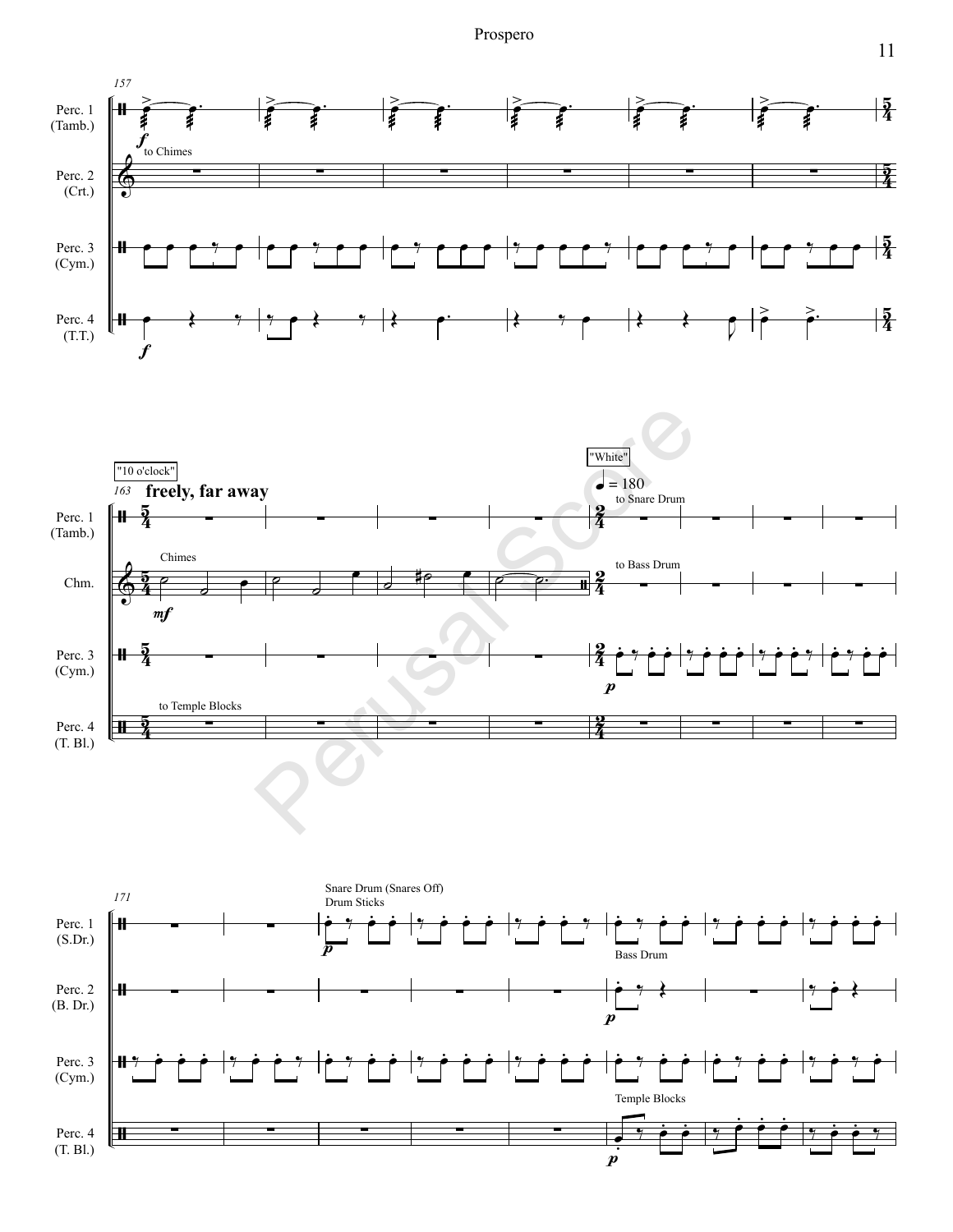





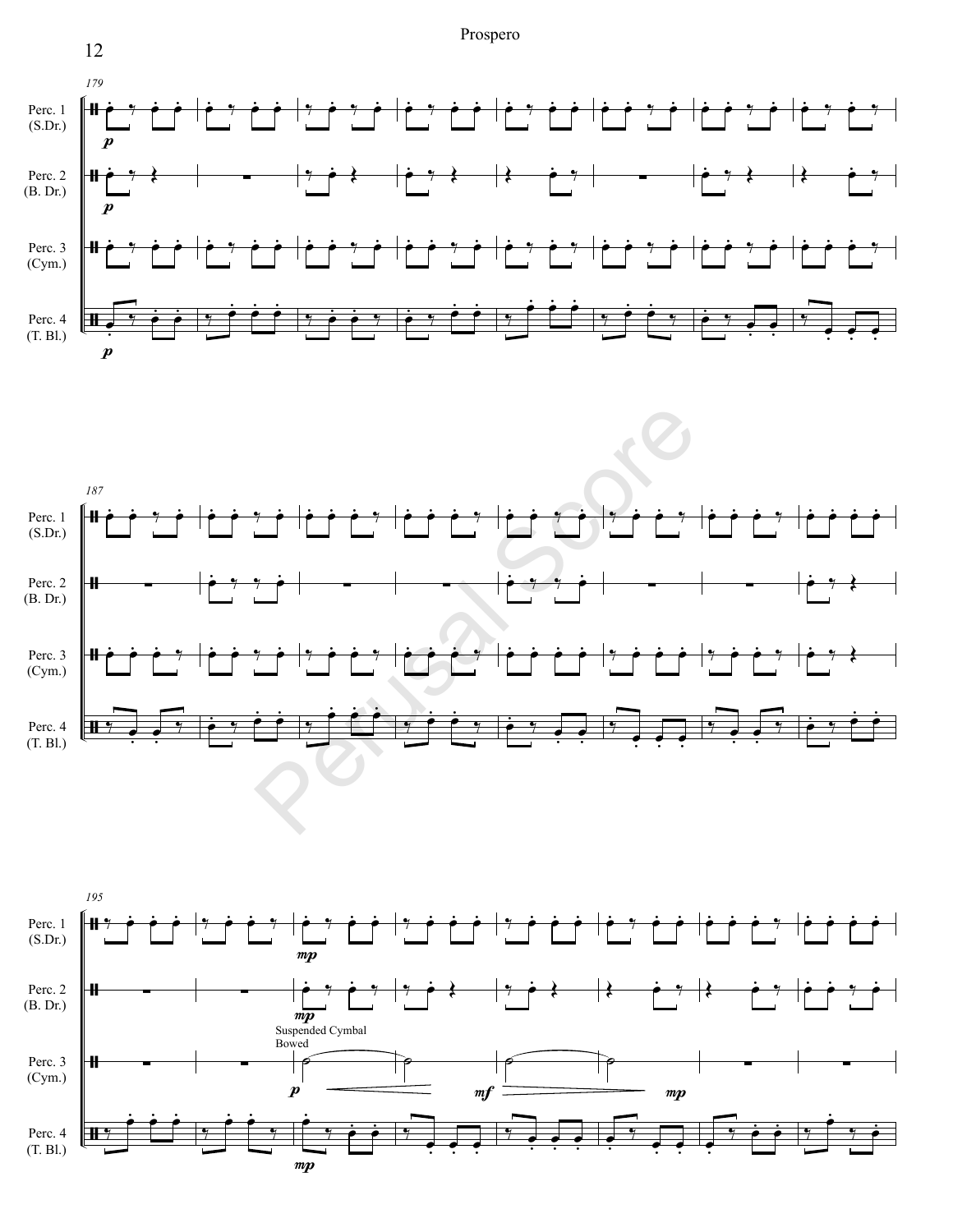



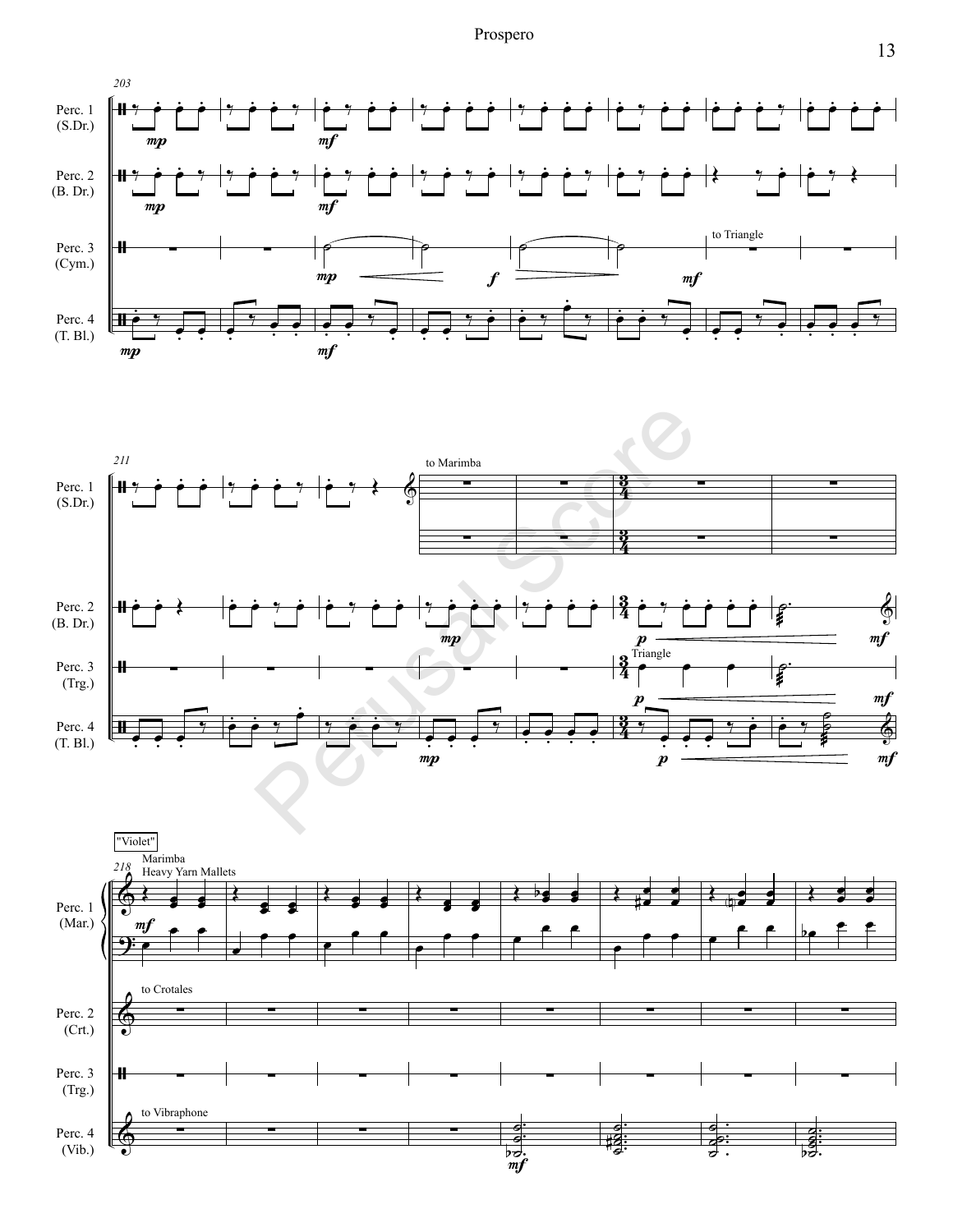



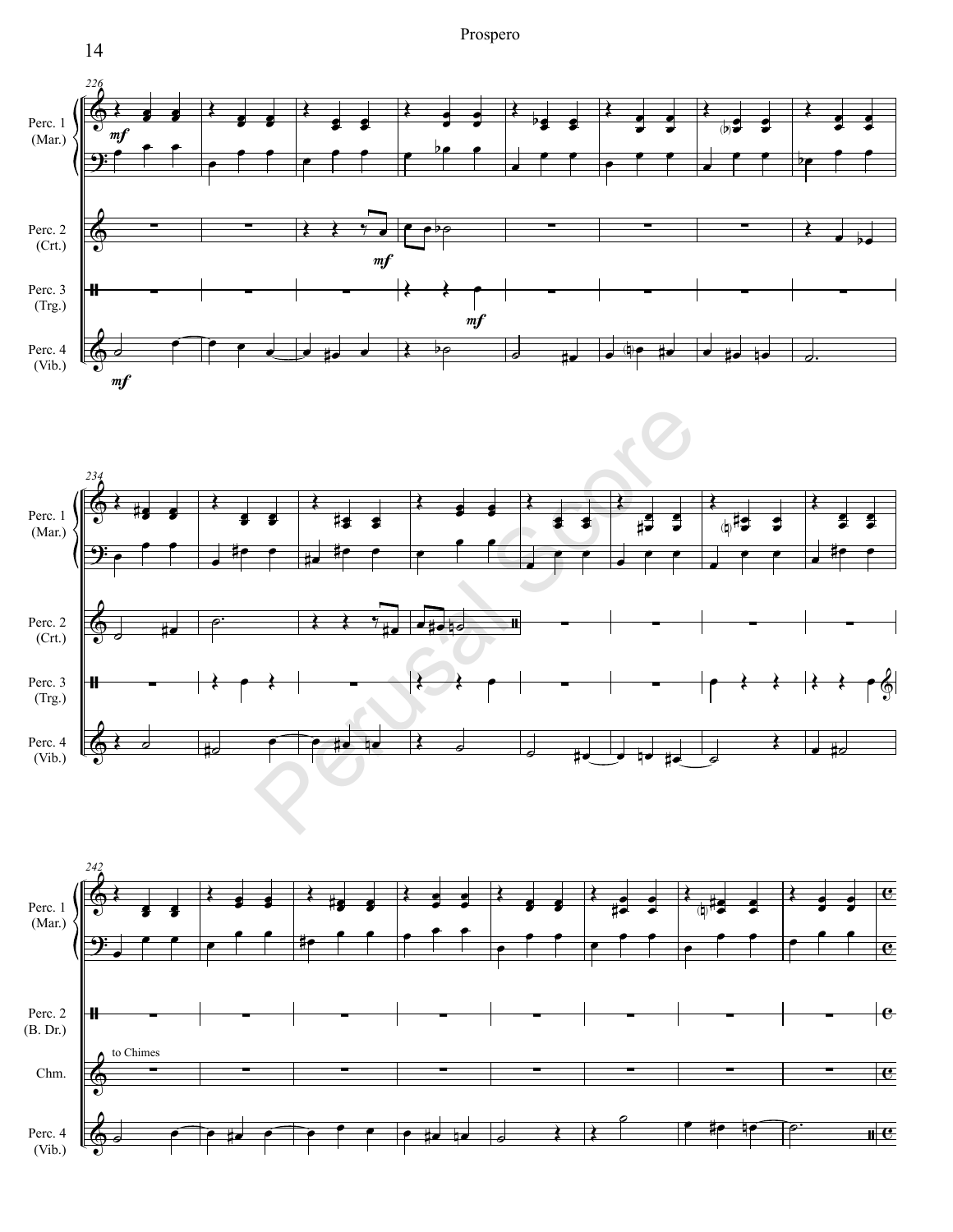



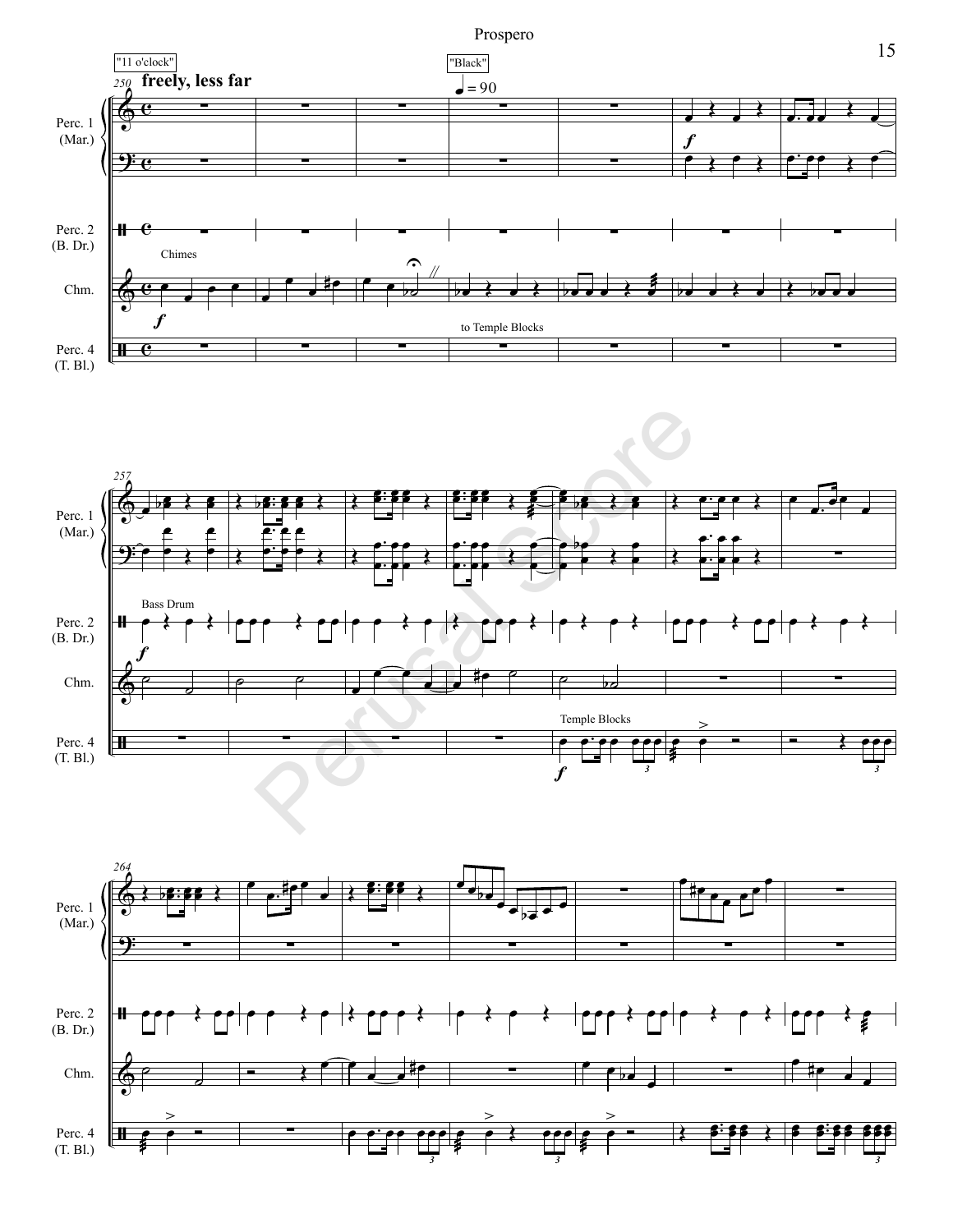